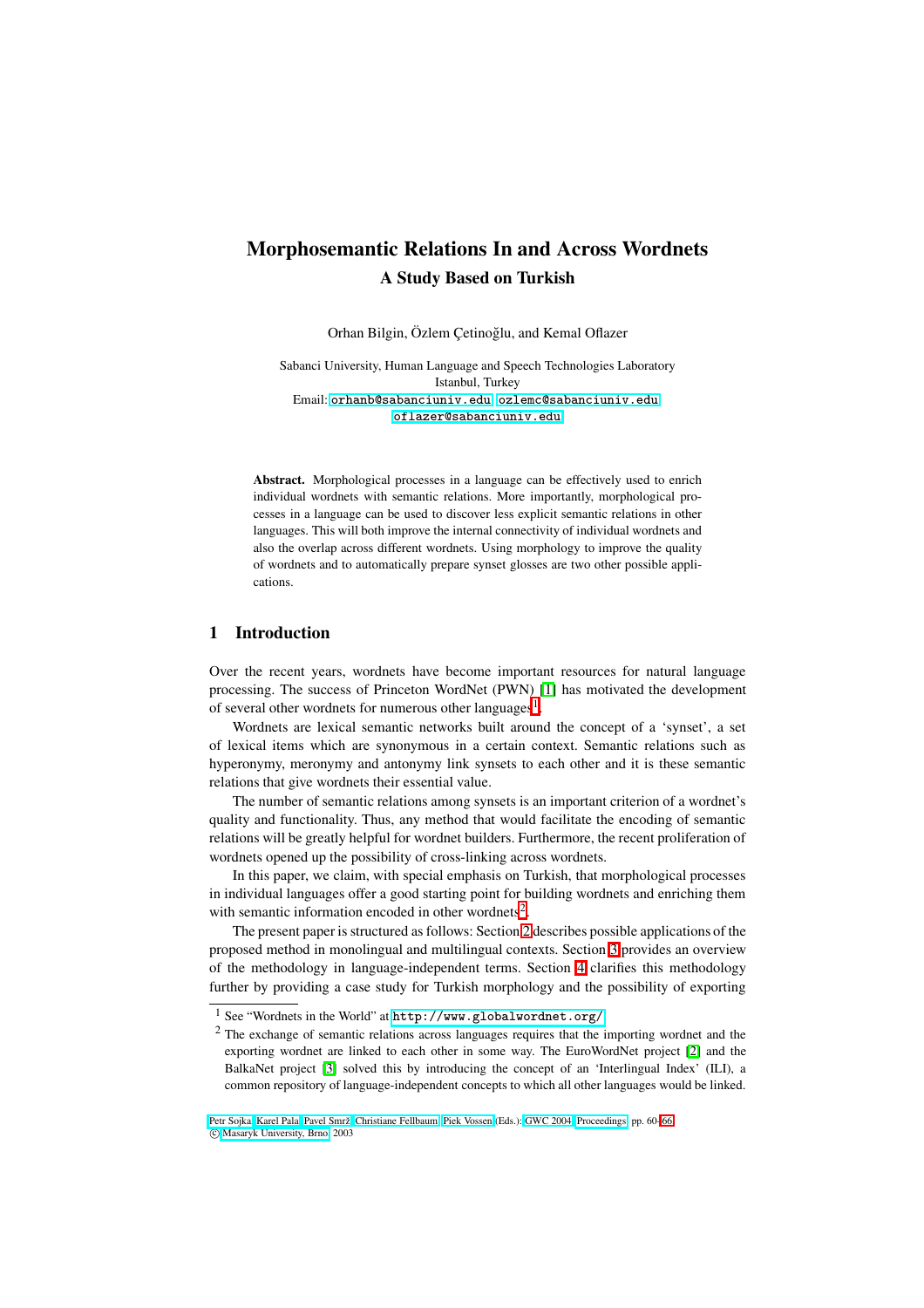semantic relations from Turkish into English. Section [5](#page-5-0) draws conclusions and provides insights regarding possible future work.

## <span id="page-1-0"></span>**2 Areas of Application**

Possible applications of the methodology proposed in this paper can be more formally described as follows:

Simple morphological derivation processes in a certain Language A can be used (i) to extract explicit semantic relations in Language A and use these to enrich Wordnet A; (ii) to detect mistakes in Wordnet B; (iii) to automatically prepare machine-tractable synset glosses in Wordnet A and/or Wordnet B; and most importantly (iv) to discover implicit semantic relations in Language B and use these to enrich Wordnet B.

The following three subsections clarify these applications in monolingual and multilingual contexts.

#### **2.1 Monolingual Context: Single, Isolated Wordnet**

Using morphologically-related word pairs to discover semantic relations is by far faster and more reliable than building them from scratch. Morphology is a relatively regular and predictable surface phenomenon. It is a simple task to extract from a wordlist all instances which contain a certain affix, using regular expressions. Using morphological relations to discover semantic relations is a good way to start a wordnet from scratch or enrich an existing one.

#### **2.2 Multilingual Context: Several Wordnets Linked to Each Other**

The more interesting application of the method is the sharing of semantic information across wordnets. There are two cases: i. Semantically-related lexical items in both the exporting and the importing language are morphologically related to each other.

In this case, the importing language (Turkish) could have discovered the semantic relation between "deli" (mad) and "deli**lik**" (mad**ness**), for instance, by using its own morphology. So, the benefit of importing the relation from English is quite limited. Still, importation can serve as a very useful quality-control tool for the importing wordnet, and this has indeed been the case for Turkish WordNet:

While building a wordnet for Turkish, the so-called "expand model" [\[4,](#page-6-4) p. 52] was used and synsets were constructed by providing translation equivalents for PWN synset members. Following the translation phase, a series of relations, e.g. STATE OF relations, were imported from PWN. Since Turkish employs a morphological process to encode STATE\_OF relations, the list of Turkish translation equivalents contained several morphologically-related pairs like "deli-deli**lik**" (mad-mad**ness**), "garip-garip**lik**" (weird-weird**ness**), etc. Pairs that violated this pattern probably involved mistranslations or some other problem, and the translation method provided a way to detect such mistakes.

ii. Semantically-related lexical items in the importing language are not morphologically related to each other.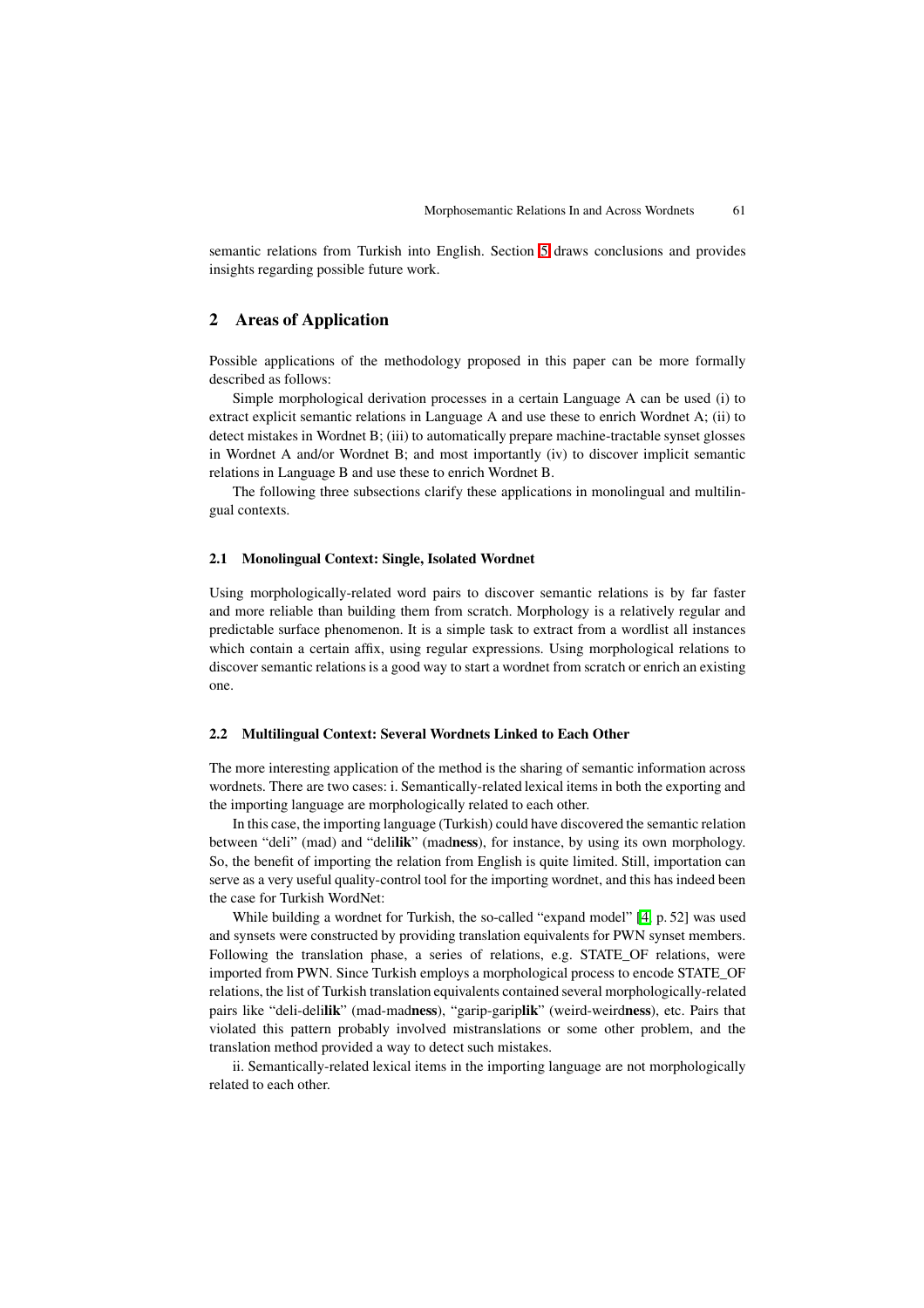#### 62 O. Bilgin, Ö. Çetinoğlu, K. Oflazer

In this more interesting case, the semantic relation is morphologically generated in the exporting language (Turkish) but not in the importing language  $(English)^3$  $(English)^3$ . The causation relation between the lexical items "yıkmak" and "yık**ıl**mak", for instance, is obvious to any native speaker (and morphological analyzer) of Turkish, while the corresponding causation relation between "tear down" and "collapse" is relatively more opaque and harder to discover for a native speaker of English and impossible for a morphological analyzer of English. Our method thus provides a way of enriching a wordnet with semantic information imported from another wordnet. Furthermore, the proposed method improves overlap among different wordnets as they borrow semantic links from each other.

#### **2.3 Monolingual and/or Multilingual Context**

A possible application in a monolingual and/or multilingual context is to automate the preparation of formal and thus machine-tractable synset glosses, based on the information imported from another language's wordnet. Equipped with the information that the Turkish synsets for "yıkmak" (tear down) and "yık**ıl**mak" (collapse) are linked to each other via a "CAUSES" relation, one can safely claim that the English synset "tear down" can be glossed as "cause to collapse". Similarly, the builders of a Turkish wordnet can safely claim that their synset for "yıkmak" can be glossed as "yık**ıl**masına neden olmak", which is the Turkish equivalent of "cause to collapse".

## <span id="page-2-0"></span>**3 Methodology**

The methodology that will enable the above-described applications involves the following language-independent steps:

#### **3.1 Determining the Derivational Affixes**

All derivational affixes in the exporting language are potential candidates. Some of these have a perfectly regular and predictable semantics, while some others do not. Affixes can also be ranked according to their productivity. An affix that can be attached to almost any root in the language in question is regarded as a productive affix. Thus, two criteria have to be taken into consideration while deciding to include an affix in the list: (i) the regularity of its semantics; and (ii) its productivity.

#### **3.2 Constructing Morphosemantically-Related Pairs**

Using a wordlist available to the exporting language, we extract all instances containing the affix we are interested in. Simple regular expressions are sufficient for this task. We then feed all of these instances to a morphological analyzer. If there is at least one morphological analysis that suggests the expected derivation process, this instance is included in the list of potential pairs.

<span id="page-2-1"></span><sup>3</sup> This phenomenon has also been discussed in [\[5,](#page-6-5) p. 11]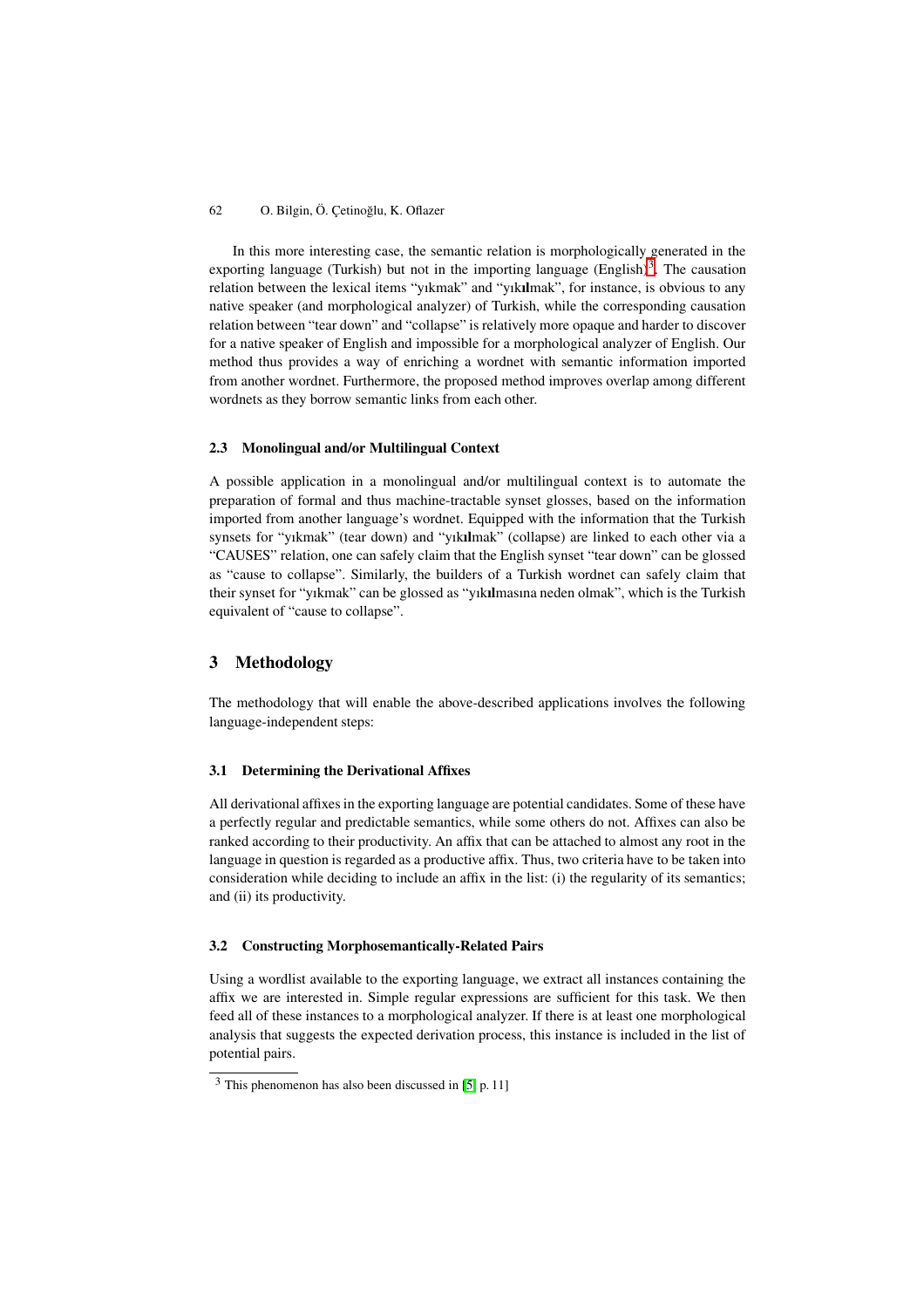The morphological analysis also provides us with the root involved in the derivation process. Thus, we obtain a list of pairs such as "teach-teach**er**" or "hang-hang**er**".

Almost all candidates which seem to, but do not actually, contain the relevant affix (such as moth-moth**er**) can be automatically eliminated by using morphological analysis results. In the case of the pair "moth-mother", the morphological analysis of "mother" does not contain the analysis "moth+Agent" and this pair can thus be safely eliminated from the list.

#### **3.3 Linking the Right Synsets via the Right Relation Type**

The pairs generated in the last step are merely word forms and not word senses. For the correct assignment of a semantic link, we need to assign the correct sense to both members of the pair.

Faced with the ambiguous pair "regulate-regulator" the lexicographer has to decide: (i) that the verb 'regulate' in this pair is 'regulate (sense 2)' ("bring into conformity with rules or principles or usage; impose regulations") and not 'regulate (sense 5)' ("check the emission of (sound)"); (ii) that the noun 'regulator' in this pair is 'regulator (sense 2)' ("an official responsible for control and supervision of an activity or area of public interest") and not 'regulator (sense 1)' ("any of various controls or devices for regulating or controlling fluid flow, pressure, temperature, etc.");(iii) that the resulting semantic relation involves "the second semantic effect of the suffix -or". ("the person who regulates" and not "the device that regulates").

## <span id="page-3-0"></span>**4 Application of the Methodology to Turkish**

Turkish, an agglutinative language with productive morphological derivation processes, employs several affixes which change the meaning of the root in a regular and predictable way [\[6\]](#page-6-6). There are some others which have a more complex semantics and change word meaning in more than one way. It is usually possible to specify most semantic effects of an affix and conclude, for instance, that the Turkish agentive suffix  $-CH<sup>4</sup>$  $-CH<sup>4</sup>$  $-CH<sup>4</sup>$  basically has four separate effects. Obviously, there are some fuzzy cases where it is difficult to specify the exact semantic effect. These cases usually involve semantic shifts and lexicalizations.

Table [1](#page-4-0) illustrates Turkish suffixes we have identified as useful candidates<sup>[5](#page-3-2)</sup>.

Table [2](#page-4-1) provides examples of morphosemantically-related pairs of Turkish words and the corresponding semantically-related pairs in English. This table clearly shows that productive and predictable morphological derivation processes in Turkish allow us to discover morphologically unrelated English words which are semantically related to each other.

The current wordlist for Turkish contains substantial numbers of words involving the suffixes listed in Table [1.](#page-4-0) We have identified the following number of instances for each suffix in Table [3](#page-5-1)

<span id="page-3-1"></span><sup>4</sup> Throughout the following discussion of Turkish suffixes, H represents a meta-character denoting the high vowels '1, i, u, ü'; A the vowels 'a, e'; D the consonants 'd, t'; and C the consonants 'c, c'. Thus each morpheme here actually stands for a set of allomorphs.

<span id="page-3-2"></span><sup>5</sup> We have used the semantic relation tags defined in Princeton WordNet and EuroWordNet whenever possible. These have been indicated in boldface type throughout this paper.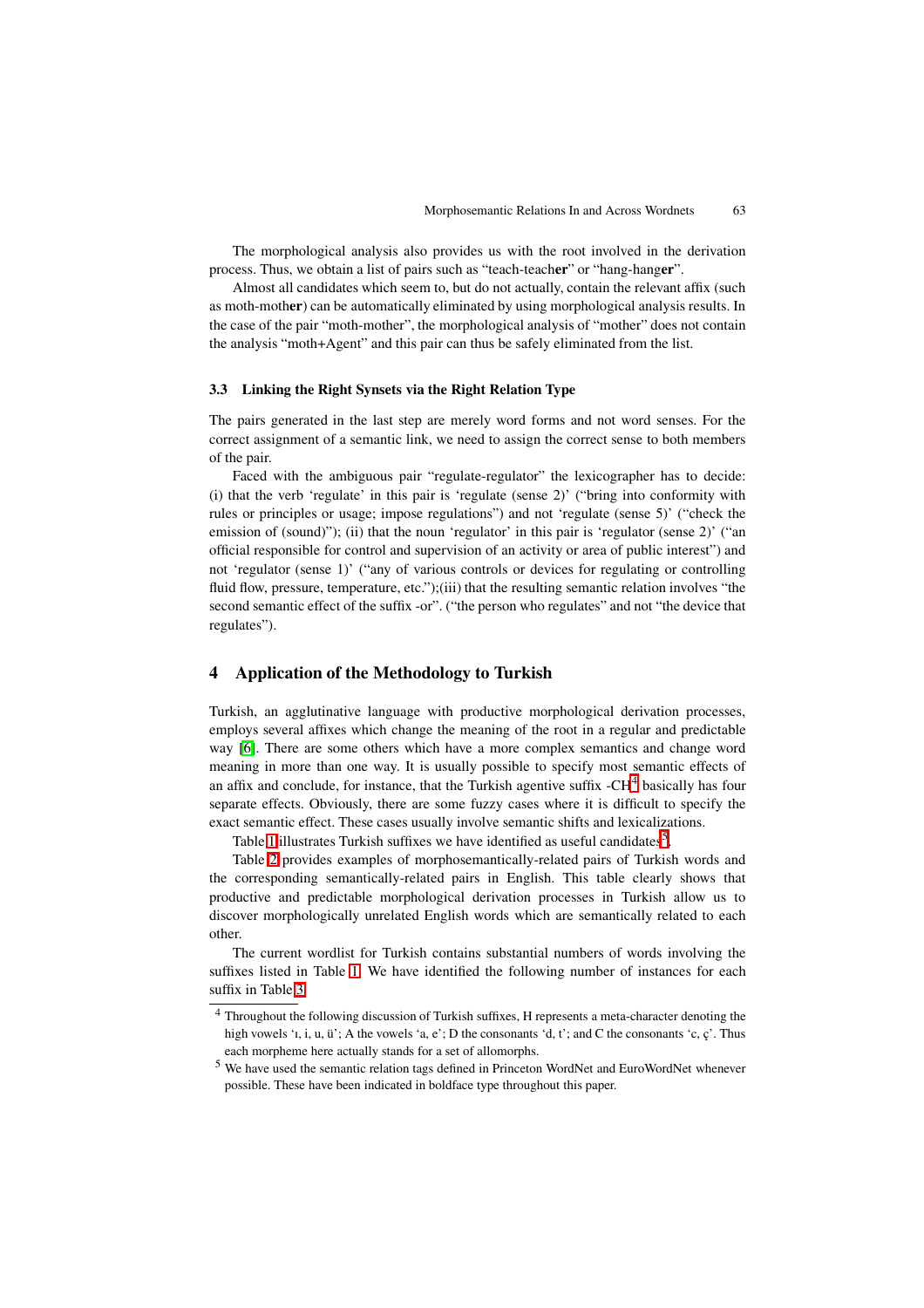| <b>SUFFIX</b>                    | POS*          | <b>SEMANTIC EFFECT</b> |  |
|----------------------------------|---------------|------------------------|--|
| $-1As$                           | $n-v$ , $a-v$ | <b>BECOME</b>          |  |
| -lAn                             | $n-v$         | <b>ACOUIRE</b>         |  |
| $-IHk$                           | a-n, n-n      | <b>BE IN STATE</b>     |  |
| -1H                              | n-a           | 1) SOMEONE WITH        |  |
|                                  |               | 2) SOMETHING WITH      |  |
|                                  |               | 3) SOMEONE FROM        |  |
| -sHz                             | n-a           | 1) SOMEONE WITHOUT     |  |
|                                  |               | 2) SOMETHING WITHOUT   |  |
| -sAl                             | n-a           | PERTAINS TO            |  |
| $-(y)$ l $A$                     | n-b           | WITH                   |  |
| -Hş                              | $V - V$       | <b>RECIPROCAL</b>      |  |
| $-(H)l$                          | $V - V$       | <b>CAUSES</b>          |  |
| $-(H)t$ , DHr, $-(H)r$ , $-(A)r$ | $V-V$         | IS CAUSED BY           |  |
| -Hş                              | v-n           | ACT OF                 |  |
| $-CA$                            | $a-b$ , $n-b$ | <b>MANNER</b>          |  |

<span id="page-4-0"></span>**Table 1.** List of Turkish suffixes and their semantic effects ( $*$  n = noun, v = verb, a = adjective,  $b = adverb)$ 

<span id="page-4-1"></span>

| taş      | taşlaşmak  | <b>INVOLVED_RESULT</b> |  |
|----------|------------|------------------------|--|
| stone    | petrify    |                        |  |
| iyi      | iyileşmek  | <b>BECOME</b>          |  |
| good     | improve    |                        |  |
| hasta    | hastalık   | <b>STATE OF</b>        |  |
| sick     | disease    |                        |  |
| din      | dinsiz     | SOMEONE WITHOUT        |  |
| religion | infidel    |                        |  |
| ölmek    | öldürmek   | <b>IS CAUSED BY</b>    |  |
| die      | kill       |                        |  |
| omurga   | omurgal    | <b>SOMEONE WITH</b>    |  |
| spine    | vertebrate |                        |  |

**Table 2.** Examples of Turkish-English Pairs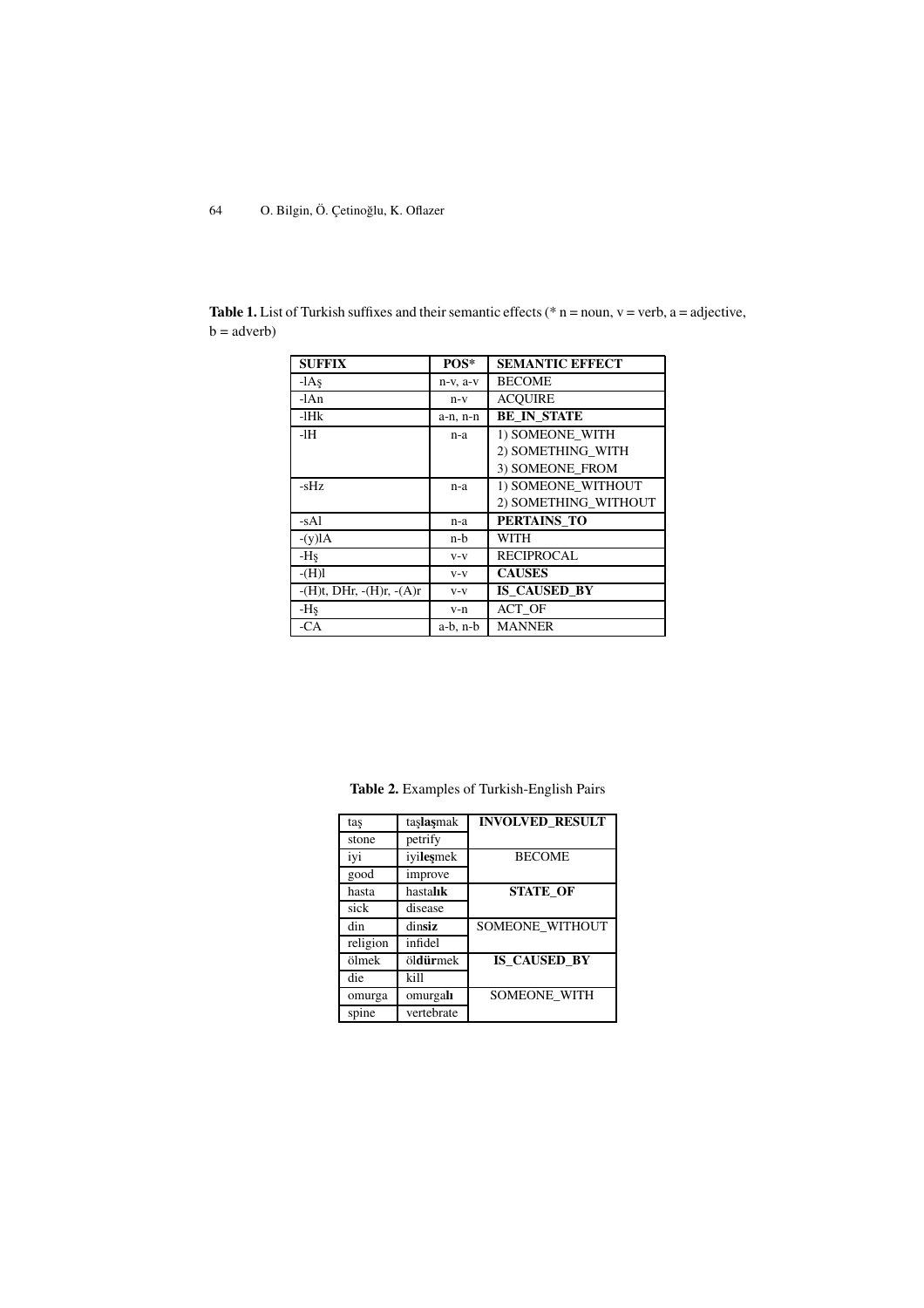A detailed analysis of two Turkish suffixes produced the results summmarized in Table [4.](#page-5-2) The two suffixes we have investigated are -DHr and -lAs, encoding CAUSES and BECOME relations, respectively.

Despite the fact that Turkish wordnet is a small-sized resource (10.000 synsets), it contains a significant number of synsets involving these morphosemantic relations.

In only a few cases does PWN 2.0 indicate a CAUSES relation between the respective synsets. In the case of the BECOME pairs, PWN 2.0 provides the underspecified relation called "ENG DERIVATIVE".

Some of the new links proposed involve morphologically unrelated lexical items which cannot be possibly linked to each other automatically or semi-automatically. Interesting examples in the case of the BECOME relation include pairs such as soap-saponify, good-improve, young-rejuvenate, weak-languish, lime-calcify, globular-conglobate, cheesecaseate, silent-hush, sparse-thin out, stone petrify. Interesting examples in the case of the CAUSE relation include pairs such as dress-wear, dissuade-give up, abrade-wear away, encourage-take heart, vitrify-glaze.

| <b>SUFFIX</b> | # OF PAIRS | <b>POSSIBLE RELATIONS</b> |  |  |
|---------------|------------|---------------------------|--|--|
| $-IHk$        | 4,078      | <b>BE IN STATE</b>        |  |  |
| -1H           | 2,725      | WITH                      |  |  |
| -sHz          | 1,001      | <b>WITHOUT</b>            |  |  |
| -Hş           | 991        | ACT OF                    |  |  |
| $-1An$        | 758        | <b>ACOUIRE</b>            |  |  |
| $-1As$        | 763        | <b>BECOME</b>             |  |  |
| -DHr          | 782        | <b>CAUSES</b>             |  |  |
| $-CA$         | 710        | <b>MANNER</b>             |  |  |
| $-sAI$        | 115        | PERTAINS TO               |  |  |
| <b>TOTAL</b>  | 11,923     |                           |  |  |

<span id="page-5-1"></span>**Table 3.** Number of derived words for each Turkish suffix

<span id="page-5-2"></span>**Table 4.** Statistics for twoTurkish suffixes

| <b>RELATION</b> | # IN WORDLIST | # IN TWN | # IN PWN | % OF NEW LINKS |
|-----------------|---------------|----------|----------|----------------|
| <b>CAUSES</b>   | 1511          | 80       |          | 77.5%          |
| <b>BECOME</b>   | 763           |          |          | 86.7%          |

#### <span id="page-5-0"></span>**5 Conclusions and Future Work**

We have tried to demonstrate that morphology offers a good starting point for enriching wordnets with semantic relations. More importantly, we have claimed that sharing morphosemantic relations across languages is an efficient way of enriching wordnets with semantic relations that are hard to discover. We have shown, at least for the case of Turkish, that there are